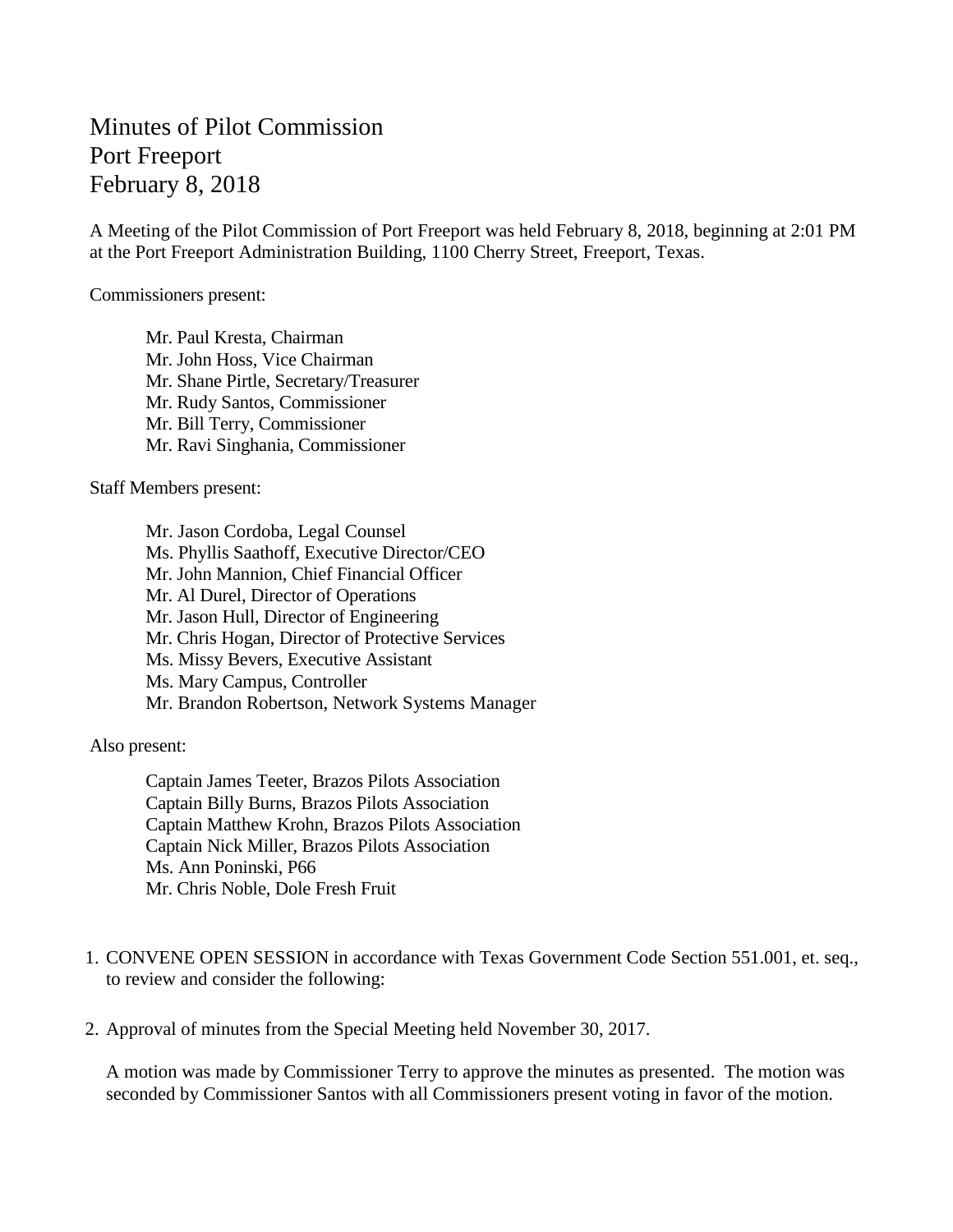3. Receive report from Executive Director/CEO and/or Port staff on activities and matters related to the Freeport Harbor.

Mr. Jason Hull shared pictures of the lights on Seaway Point showing that they are now in working order. Equipment for the solar lights has been shipped and is expected to be installed next week. Mr. Al Durel reported attending the Lone Star Harbor Safety Committee February 2 in Houston, stating that Port Freeport's subcommittee gave an update on activities in Freeport. The new Rear Admiral Paul Thomas was in attendance and recognized the PCT and its 26 members for their handling of activities during Hurricane Harvey. PCT members, which include representatives from Houston, Texas City, Galveston and Freeport, were praised by Admiral Thomas for their efforts And Mr. Durel and Captain Burns received written commendations. Mr. Durel added the Admiral wants to schedule a visit and tour of Port Freeport soon and noted that the Admiral was the Captain of the Port when the 9/11 events took place and spearheaded, along with the Coast Guard, the plans to secure the Port.

4. Receive report from Commissioners on Pilot Board matters.

There were no reports from Commissioners.

5. Update from the Brazos Pilots Association on pilot boat construction, year-to-date vessel traffic, pilot boat fees assessed and other pilot matters.

Captain Burns, President of the Brazos Pilots Association reported on the 2017 vessel traffic, stating there were 929 ships which equated to 1900 movements and a 14% increase in ship traffic from 2016. 38% of the traffic came from Dow while Phillips contributed 29% (14% LPG and 15% crude oil). Port Freeport was responsible for 28% of the ship movements. To date, the Pilots have collected \$114,250 in boat tariff fees. They have met with the architects, plans have been drawn and the keel will be laid out next month. The boat is expected to be completed by the end of the year. Moving into 2018, Captain Burns stated the Pilots want to work with the Port User Group to put dispatch in place before the end of the year, preferably in the summer. Copies of the plans have been submitted to the Pilot Board and User Group and includes plans for funding the project. Commissioner Kresta noted for the record that the Pilot Board received copies of the boat fees statements as well as a copy of the year-end statement for the Education Fund. Commissioner Hoss asked for clarification on the letter accompanying the Education Fund statement. Captain Burns stated the Education Fund has always been a separate entity in a non-interest-bearing checking account at Texas Gulf Bank. The Pilots want to move the funds into an interest-bearing account. The interest the account draws would stay in that account for educational purposes only. Ms. Saathoff enquired about the additional items the User Group would be discussing. Captain Burns stated that along with dispatch, discussions will continue with the building of the new boat and allowing extra crew members. Commissioner Santos inquired as to how many Pilots are currently staffed. The Association has three pilots and two deputies. The deputies will come on as full pilots at the end of the year. Captain Burns also noted that the Port Safety Guidelines need to be revisited and updated. This will also be reviewed through the Port User Group.